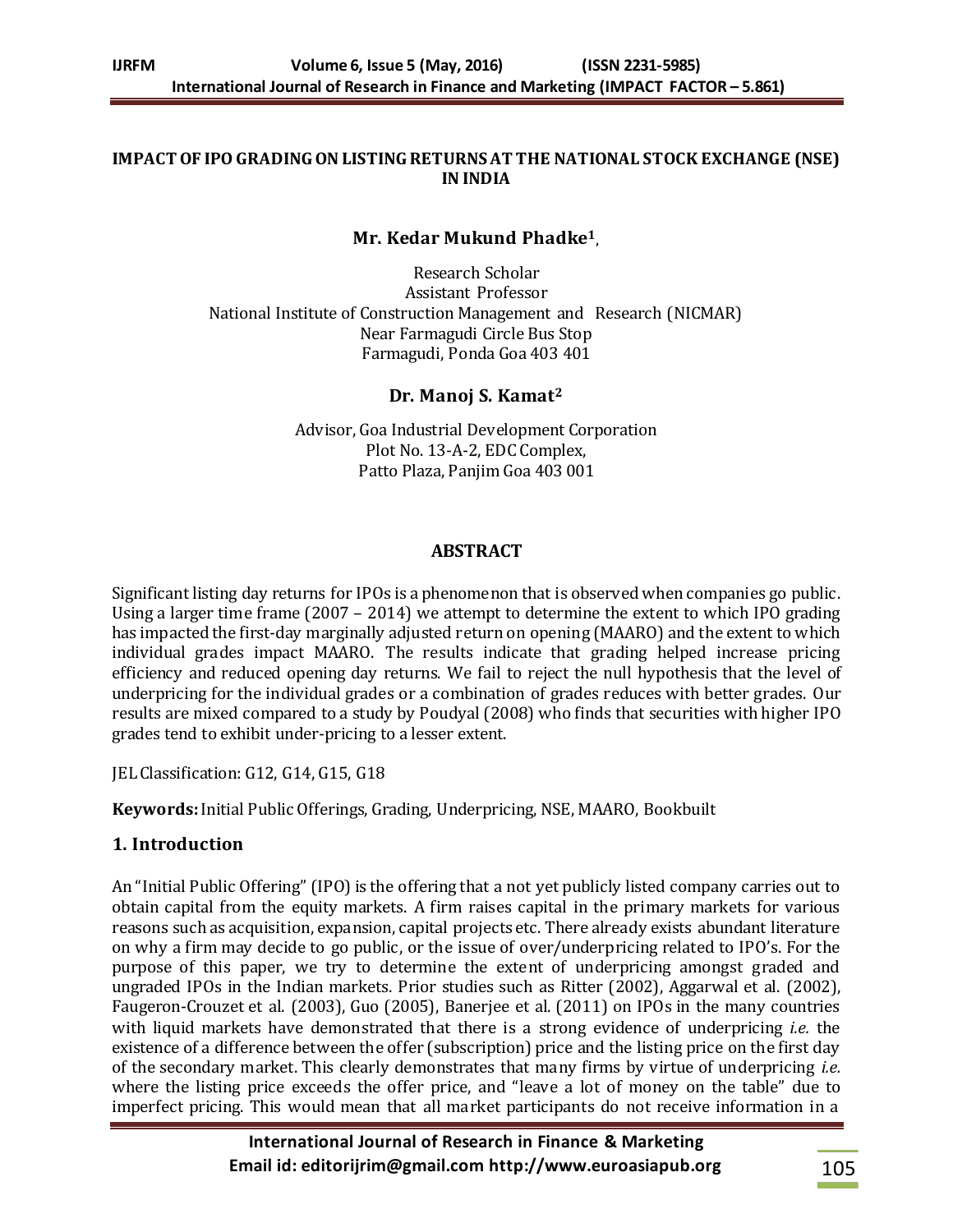#### **IJRFM Volume 6, Issue 5 (May, 2016) (ISSN 2231-5985) International Journal of Research in Finance and Marketing (IMPACT FACTOR – 5.861)**

manner that would suggest information symmetry. In order to remove the presence of information asymmetry, the Indian stock market regulator, SEBI, mandated the grading of all IPOs by a credit rating agency from May 1, 2007. The decision to have all book built issues to be graded i.e. mandatory IPO grading decision by SEBI lived a very short life since this decision was revoked by SEBI in December 2013.

There are many IPO underpricing models for instance Rock (1986) and Benveniste and Spindt (1989) that are designed around information asymmetry and confirm that higher information asymmetry results in higher underpricing. In order to reduce underpricing, firms resort to highlighting the salient aspects of the firm and/or it's IPO. This can include factors like that of: underwriter's reputation, presence of venture capitalists in the pre-issue funding, group affiliation , quality of the board of directors, and credit rating among others. Among the above, the grading certificationsare found to have some impact on the IPO pricing efficiency.

This paper takes a larger time frame (2005–2014) and with a larger sample size for an emerging country like India, it is attempted to determine the extent to which IPO grading has impacted the first-day Marginally Adjusted Return on Opening (MAARO). More specifically, we find whether individual grades impact the first-day Marginally Adjusted Return on Opening-day (MAARO). Secondly we find whether the level of underpricing i.e. mean MAARO for the individual grades (or a combination of grades) improves with better IPO grades.

## **2. Does IPO grading really work? Recent evidence**

There is a lot of conflicting evidence around this subject. The earliest study on this subject was by Deb and Marisetty (2010). In this paper they argue that such objective, independent and exogenous certifying mechanism provides a better opportunity to test the well established *certification hypothesis*, especially in the context of emerging markets with institutional voids. Their study using 163 Indian IPO's concluded that grading does help and results in lower underpricing and positively influences retail investors. They also concluded that grading does not affect long run performance of the IPOs. Seshadev (2016) on the other hand using a dataset of 116 IPOs issued during 2007- 2011, concludes that higher graded IPOs are less underpriced, and invite more subscription across different investor group. It is also concluded that grading has little impact on post listing price volatility and those non-institutional retail investors are poor in reading different grade values.

The study by Poudyal (2008) reveals that securities with higher IPO grades tend to exhibit underpricing to a lesser extent. They also find that, with higher IPO grades, the subscription rate of the IPOs improves across all class of investors, including retail investors. Khurshed et al. (2011) with a larger sample found no impacts of grading in reducing the level of underpricing. It is argued that higher grades influence institutional investors which in turn influence the retail investors towards subscribing the IPO. The difference in opinions between Deb and Marisetty (2010) and Khurshed et al. (2011) could perhaps be attributed to the lower sample size used in the study by Deb and Marisetty (2010) or it could be as a result of the state of the markets. Hot markets play a larger role in reducing underpricing as well as the fact that institutional investors are very active which in turn influence the retail investors. The results from a working paper by Joshy and Agarwalla (2012) indicate that grading has only a limited influence on the IPO demand of retail and institutional investors. The low grade issues appear to have weaker demand from investors relative to the ungraded IPOs. But there is no evidence to support IPO pricing improvement due to the introduction of IPO grading.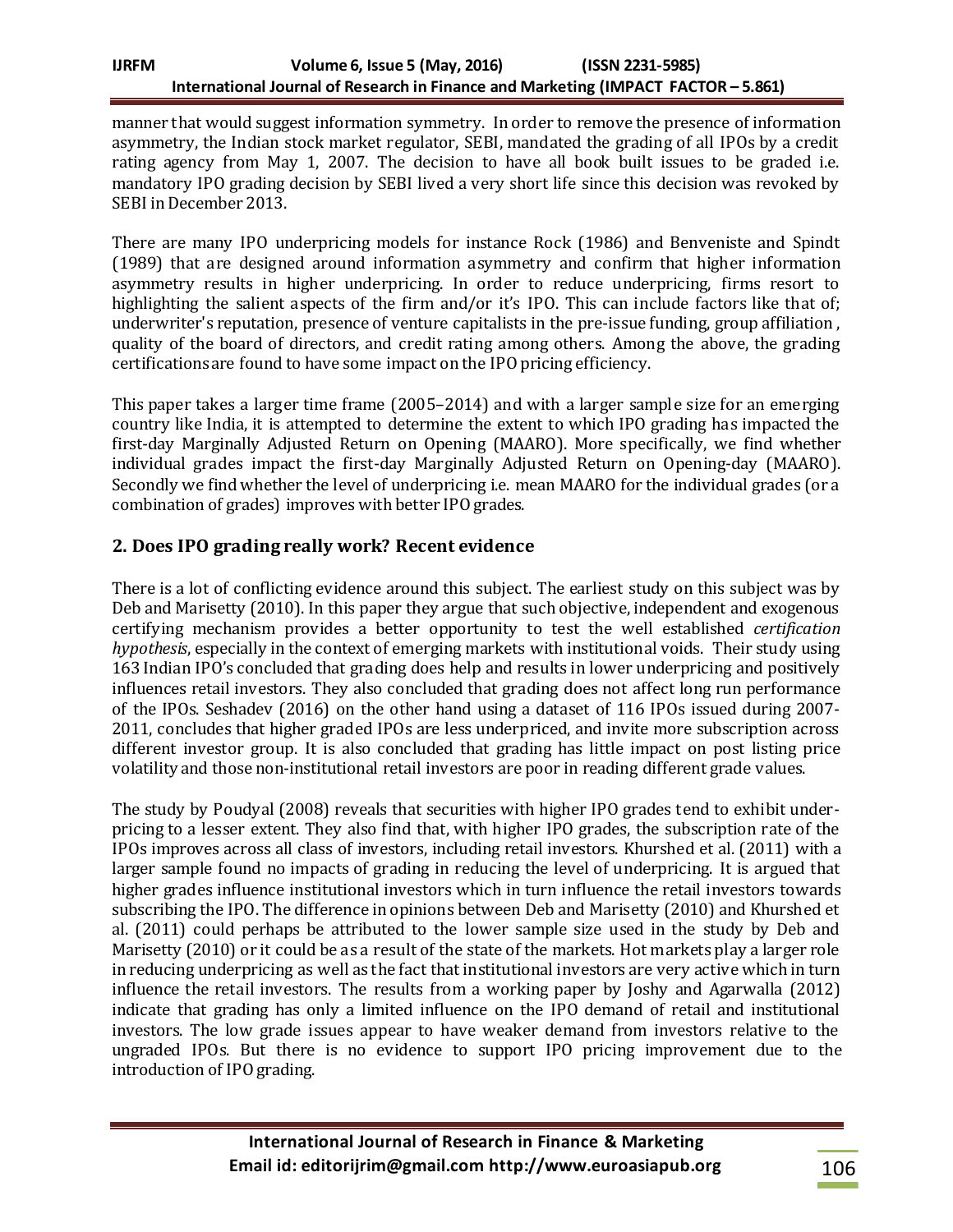### **IJRFM Volume 6, Issue 5 (May, 2016) (ISSN 2231-5985) International Journal of Research in Finance and Marketing (IMPACT FACTOR – 5.861)**

We expect that IPO grading implemented in 2007 by SEBI should reflect in the level of underpricing and that we should see reduced underpricing when MAARO is compared between issues prior to April 2007 and post that period. A simple indicative rating on a 5-point scale should help retail investors with making better decisions when investing in IPO's. If we have similar findings, our results would be in line with the research done by Deb and Marisetty (2010). We also expect that as grades increase, the extent of underpricing to reduce. If there is enough statistical evidence to this, our results would be in line with the research done by Poudyal (2008) and Seshadev (2016).

## **3. Grading and bidding in the Indian IPO market**

The IPO is assigned a grade on a five-point scale from 1 to 5; 1 being the lowest and 5 being the highest grade. Grades are assigned based on the fundamental characteristics of the issuing firm relative to the listed firms in India as well as that of the IPO. Fundamentals would include things such as the industry prospects, the firm's financial position, quality of its management and governance, the risks and prospects of its new projects, and the firm's regulatory compliance. One thing to note is that the issue price of the IPO is not taken into account when the rating agencies issue a grade.

Some of the prominent credit rating agencies in India are the CRISIL, CARE, and ICRA. The documents used by these rating agencies are those provided by the issuer as well as from other sources. The grading process usually takes about 3-4 weeks and cost the issuer around 6-7 lacs. It is possible that the issuer may not like the grade assigned by the rating agency. In that case, the issuer can approach another credit rating agency. An issuer has to provide all grades received by credit rating agencies in the red herring prospectus. The investor categories, recognized by the regulator, for allotment are Retail Investors (retail), Non-Institutional Investors (NIIs) and Qualified Institutional Buyers (QIBs). As of 2015, the proportion of the issue size reserved for these categories are 35%, 15% and 50%, respectively.

Bidding for the IPOs is carried out through a network of terminals available with the members of national level stock exchanges, designated as bidding centers. The terminals at the center display the category-wise demand at different bid prices at periodic intervals not exceeding thirty minutes. This frequency of updates allows a prospective bidder to benefit from the almost real-time demand schedule of IPOs. As such, the bidding process in India is very transparent thereby reducing the information asymmetry as helping pricing efficiency.

### **4. Data & techniques**

A universe of IPOs of firms listed from Jan 2000 until Dec 2014 on the National Stock Exchange (NSE) is under study. We exclude all SME IPOs as well as any Follow-On public offerings also referred to as Secondary Equity Offerings (SEO). Access to listing information as well as historical listing for each issue is retrieved from the *Capitaline* database. From this sample period, there are 185 IPO issues selected for analysis which include 91 IPO's issued between October 2005 and April 2007 as well as 94 IPO's issues issued after April 2007. Table 1 indicates the time-trends of the IPOs during the 2005-2014 periods.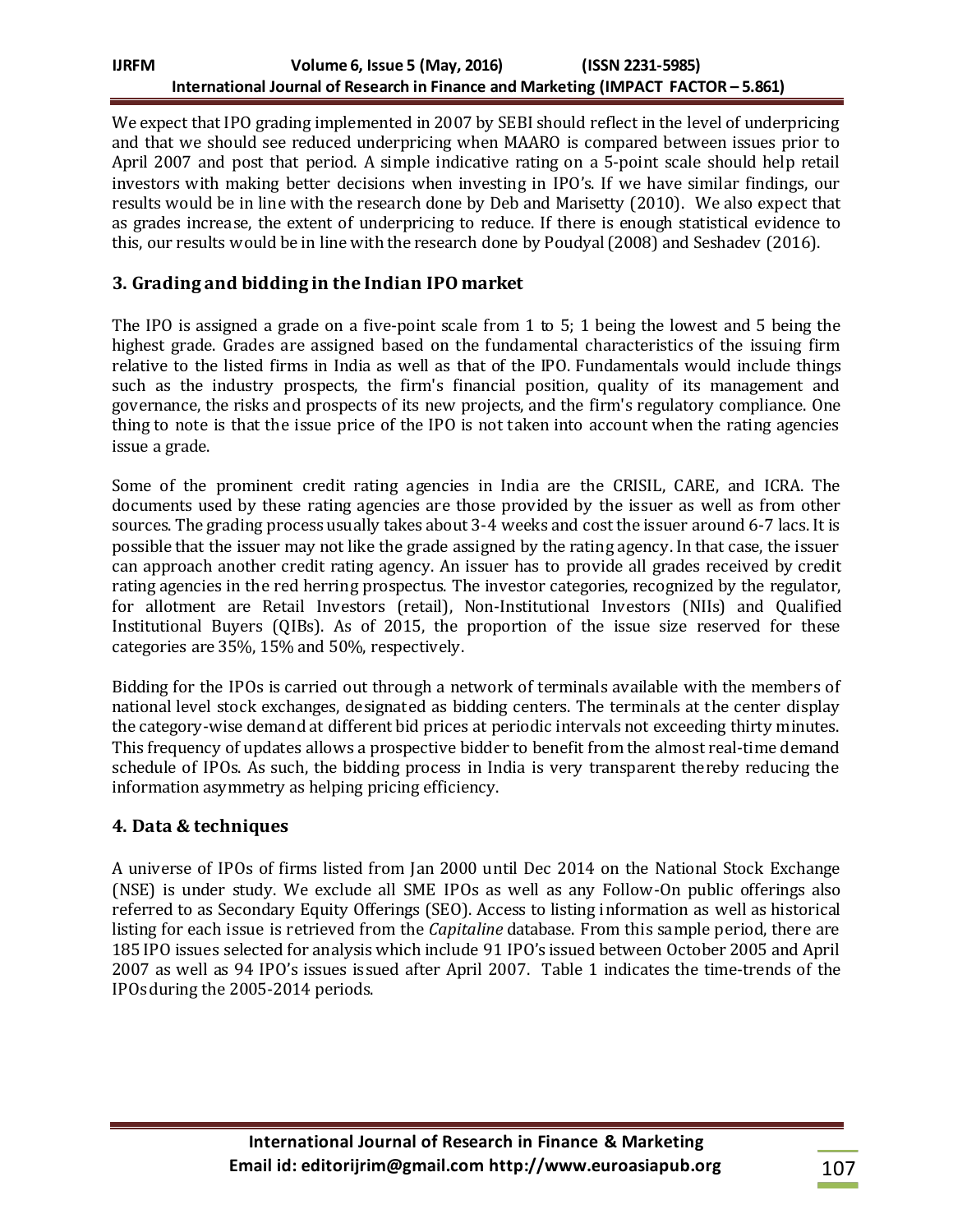| <b>IJRFM</b> | Volume 6, Issue 5 (May, 2016)                                                      | (ISSN 2231-5985)      |            |          |
|--------------|------------------------------------------------------------------------------------|-----------------------|------------|----------|
|              | International Journal of Research in Finance and Marketing (IMPACT FACTOR - 5.861) |                       |            |          |
| Year         | Issue Size (Mn.)                                                                   | Avg. Issue Size (Mn.) | Avg. Maaro | $#$ IPOs |
| 2005         | 40,261.74                                                                          | 5,032.72              | 29.61      | 8        |
| 2006         | 120,912.99                                                                         | 3,664.03              | 47.98      | 33       |
| 2007         | 418,879.69                                                                         | 8,377.59              | 49.85      | 50       |
| 2008         | 257,427.31                                                                         | 11,701.24             | 32.19      | 22       |
| 2009         | 101,889.10                                                                         | 14,555.59             | 24.17      | 7        |
| 2010         | 366,811.10                                                                         | 9,652.92              | 29.71      | 38       |
| 2011         | 43,662.44                                                                          | 2,728.90              | 37.63      | 16       |
| 2012         | 24,817.91                                                                          | 4,136.32              | 17.04      | 6        |
| 2013         | 9,994.73                                                                           | 9,994.73              | 29.99      | 1        |
| 2014         | 8,617.37                                                                           | 2,154.34              | 26.45      | 4        |
|              |                                                                                    |                       |            | 185      |

**Table** 1: Trends in Issue Size and MAARO. Source: *Capitaline*.

IPOs before October 2005 are not included in the sample primarily due to an important change in the book building process; replacement of discretionary allocation with proportionate allocation in September 2005.



**Fig.** 1: Trends in IPO Underpricing over the Period 2005-2014. Source: *Capitaline*.

To proceed with the second objective, and to find whether the level of underpricing i.e. mean MAARO for the individual grades (or a combination of grades) improves with better IPO grade, we only consider 80 graded IPO post the April 2007 period. From these 80 IPOs, we group IPOs in grades 1 & 2 as well as 4 & 5. The grouping yields us 24, 25 and 31 IPOs in Grades 1 & 2, grade 3 and grades 4 & 5 respectively.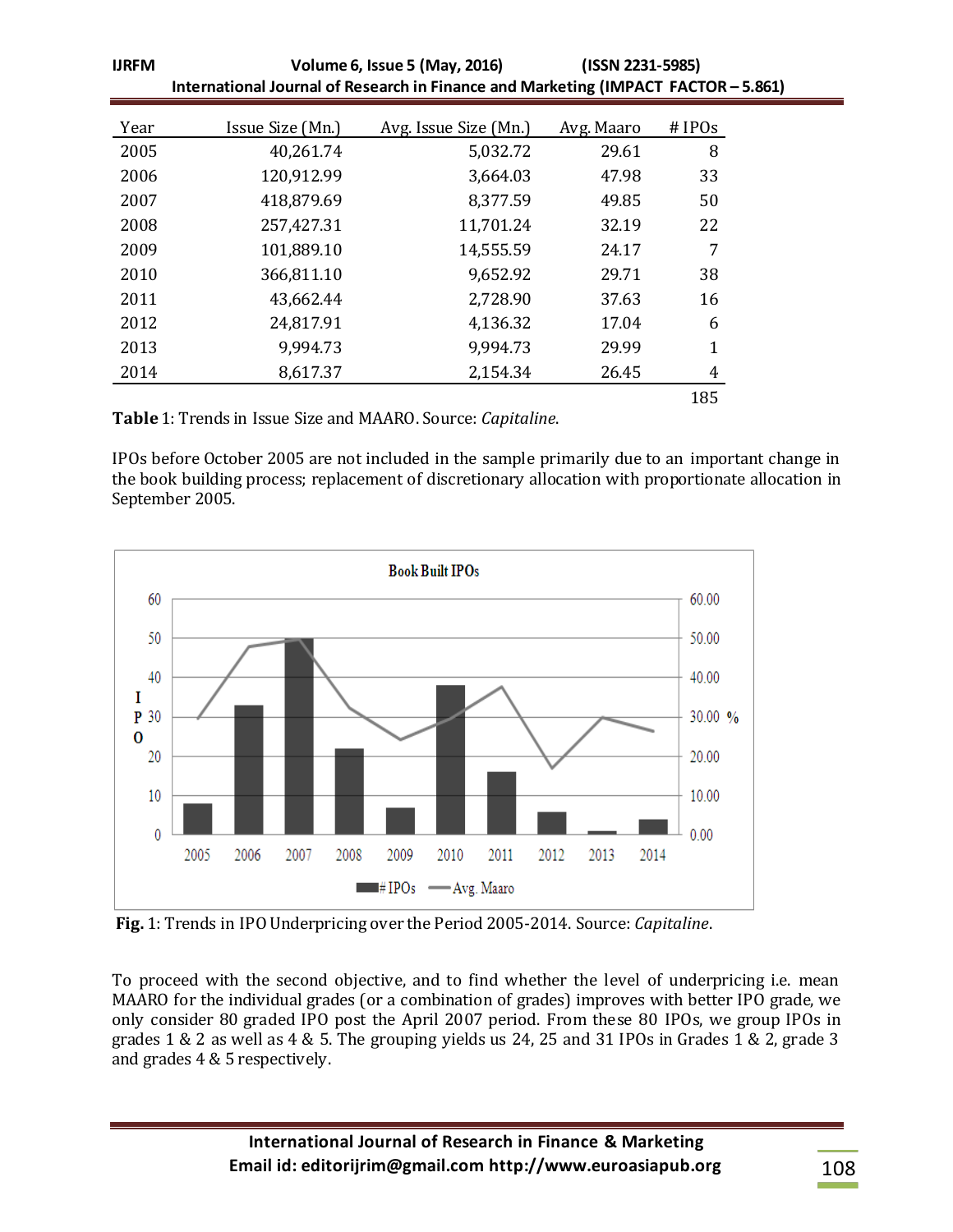

**Fig.** 2: Relationship between Assigned IPO Grade and MAARO. Source: *Capitaline*.

As shown in Fig 2 above, the mean MAARO for individual grades decreases as the grading on the IPO's improve However, the mean MAARO for IPO's with grade 5 show an increase. This could be because of the low sample of IPO's that we had with that grade. The distribution of Grades and the Average MAARO per grade is shown in Table 2 below.

| Grade | No. of      | Average | Year |      |      |      |      |      |      |      |
|-------|-------------|---------|------|------|------|------|------|------|------|------|
|       | <b>IPOs</b> | Maaro   | 2007 | 2008 | 2009 | 2010 | 2011 | 2012 | 2013 | 2014 |
|       | 6           | 58.85   |      |      |      |      | 3    |      |      |      |
| 2     | 18          | 40.28   | 1    |      |      | 11   | 4    |      |      |      |
| 3     | 25          | 27.46   | 1    | 4    | 2    | 11   | 6    |      |      |      |
| 4     | 27          | 17.39   | 1    | 2    | 3    | 15   | 2    | 2    |      |      |
| 5     | 4           | 31.65   |      |      |      |      |      |      |      |      |
|       | 80          |         | 3    | 8    |      | 38   | 16   | 5    |      |      |

**Table** 2: Number of IPO's assigned grades between 1 and 5. Source: *Capitaline*.

Historical listing information obtained from the *Capitaline* portals include transaction dates, prices (open, low, high, adjusted close), volume, and number of trades, net turnover, and market capitalization. From these attributes, the stock return was calculated and from the NIFTY history, the market return was calculated. The difference between the stock return and market return was then recorded as abnormal return. The IPO listing data from *Capitaline* yielded information that included the IPO issue type, open and close dates, the number of time the issue was subscribed, offer price, listing closing price (unadjusted), issue size, grading assigned by CARE, ICRA, CRISIL, FITCH and BRICK. Additional attributes were included to determine if an IPO was still active or delisted from the exchange.

To determine underpricing, for each IPO, two measures of underpricing were calculated. First, the raw underpricing, defined as the difference in percentage between the official price of the share after the first day of listing and the offer price; and second, the adjusted underpricing, defined as the difference between the raw underpricing above and the market index return measured between the beginning of the public offering and the day of the first trading. In this analysis, the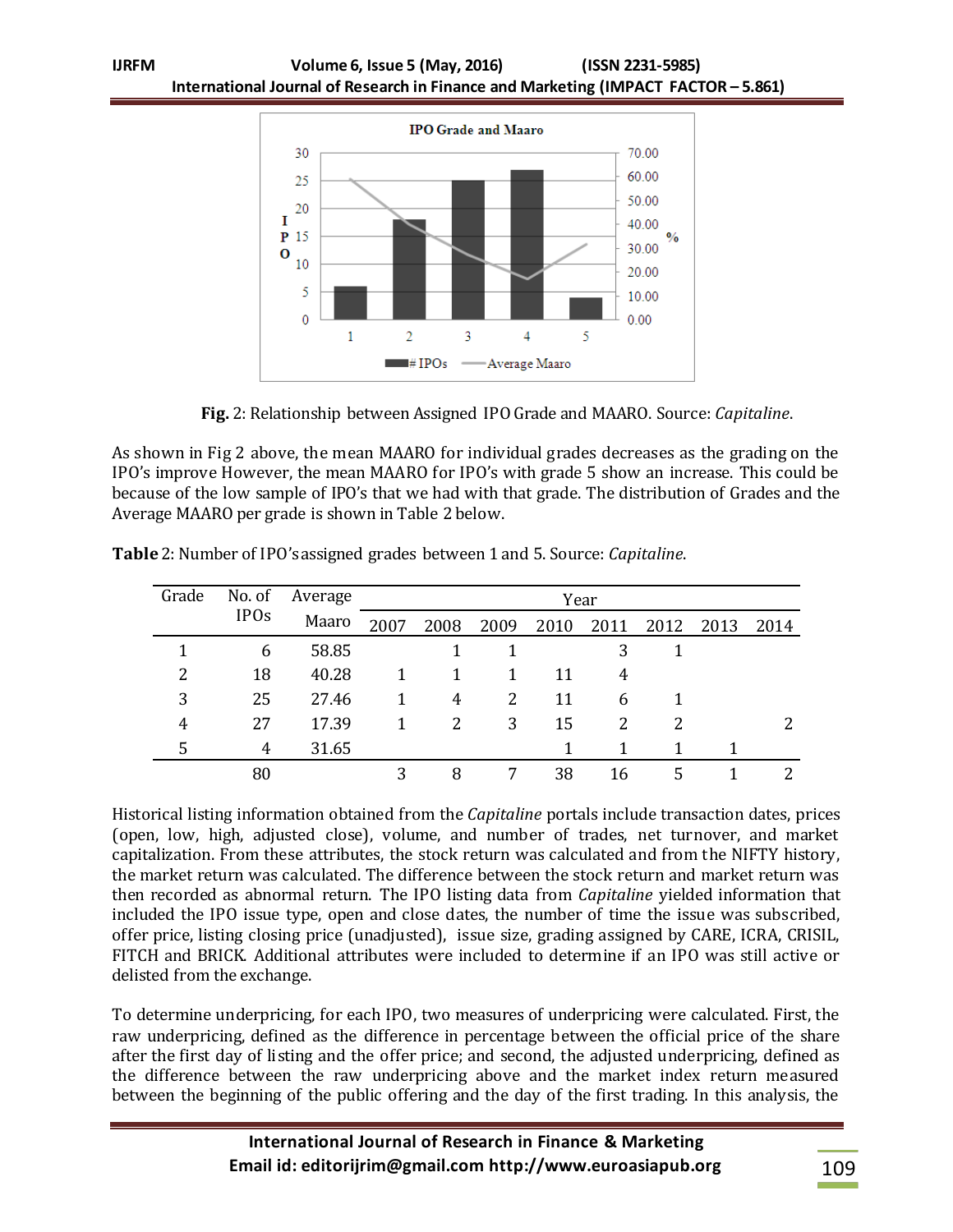market index is historical NIFTY. The technique for calculating 'Marginally Adjusted Return on Opening (MAARO)' is calculated in three steps. In step 1, the raw returns which is the percentage difference between the offer price and listing price is calculated. In step 2, the percentage difference on an index is calculated. In this case, we are using the NIFTY as a proxy. In step 3, we calculate the difference between step 1 and step 2. This is done in order to adjust the raw returns for any volatility in the markets between the offer date and the listing date.

**Stock Return SR =**  $((P - O)/O) * 100$  --- (1)

Where SR = Stock Raw Return  $P = Clo \sin g$  price of the stock on day of listing (day 1)  $0 =$  Offer Price

 $Market Return MR = ((IL - IO)/IO) * 100 -- (2)$ 

Where  $IL = Closing Index on day 1 of listing$ IO = Closing Index on day of offer

**MAARO**=  $(((1 + SR)/(1 + MR)) - 1) * 100$  --- (3)

# **5. Testable hypothesis**

For this research paper, there are two areas that we focus on. Did the grading process reduce the level of underpricing as compared to periods prior to April 2007 (after introduction of IPO grading)? To test this, we hypothesize that the level of underpricing reduced post April 2007 period and second area of focus is to determine if there is statistical evidence of underpricing decreasing due to better grades. Two testable hypotheses are framed to test the above;

**H1**: Mean MAARO for all graded IPOs post April 2007 is less than that of IPOs issued prior to April 2007

**H2**: The level of underpricing i.e. Mean MAARO for the individual grades (or a combination of grades) improves with better IPO grades.

# **6. Results and discussions**

Many important results in statistical analysis follow from the assumption that the population being sampled or investigated is normally distributed with a common variance and additive error structure. When the relevant theoretical assumptions relating to a selected method of analysis are approximately satisfied, the usual procedures can be applied in order to make inferences about unknown parameters of interest. Towards achieving results on non-normalized data, MAARO was transformed using Box-Cox (1964) transformation. The Shapiro-Wilk test will be used to determine if the data is normally distributed. To determine inferential statistics on equality of variances for two or more groups, we utilize the Levene's test. For a post-hoc test, since our data did not meet the homogeneity of variances assumption, we have used the Games Howell test which is generally recommended.

## **6.1 Impacts of IPO Grading on Listing ReturnsPre and Post-Grading**

We analyze the listing returns of IPO's and compare the MAARO between pre-2007 and post-2007 periods. There was a presence of one outlier each in the data during the pre-2007 and post-2007 period, as assessed by inspection of a box plot for values greater than 1.5 box-lengths from the edge of the box. Normalized values for marginally adjusted average returns for pre-2007 and post-2007 graded issues were normally distributed, as assessed by Shapiro-Wilk's test ( $p > .05$ ). Data are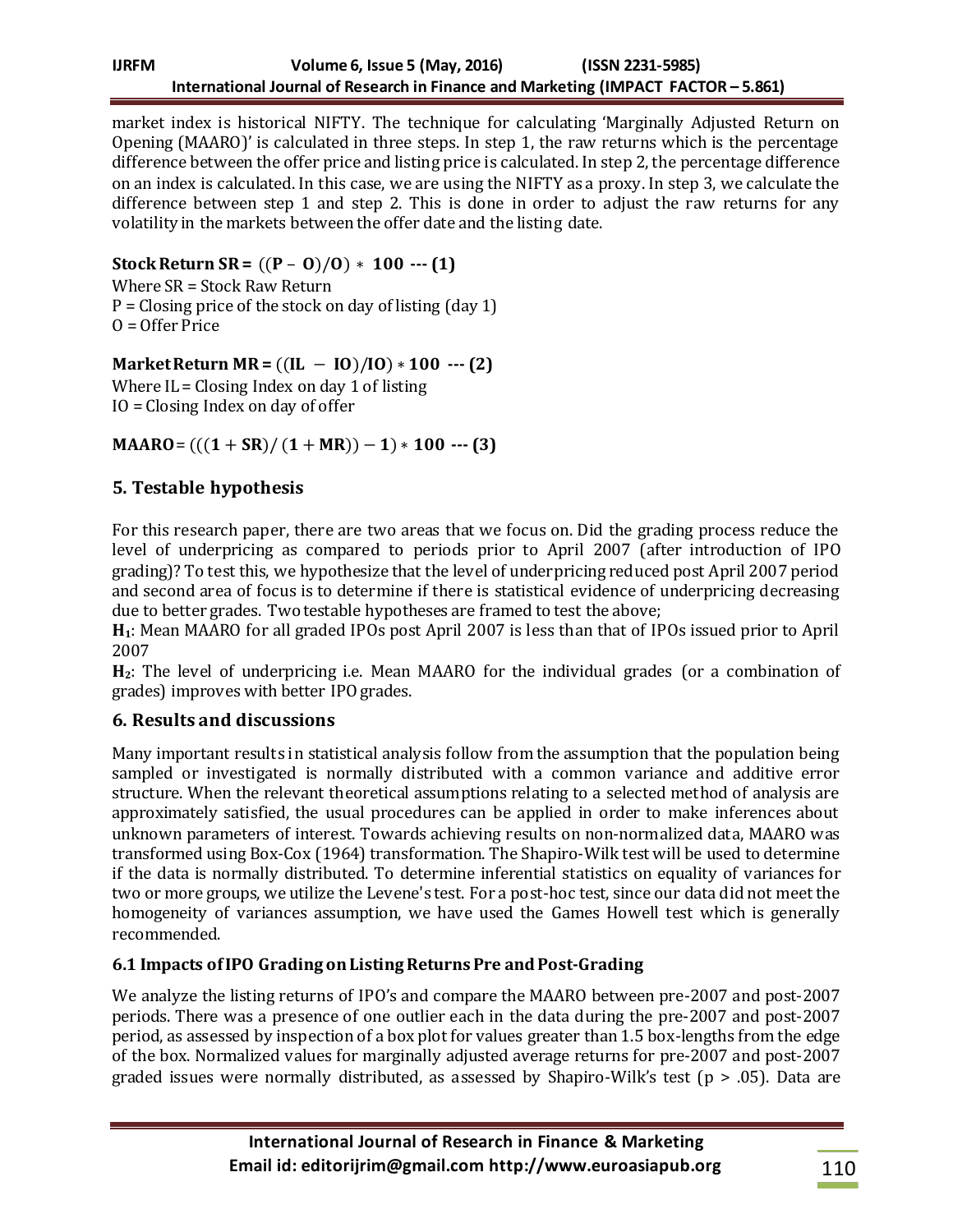mean ± standard deviation, unless otherwise stated. There were 105 ungraded and 80 graded IPO issues considered for the pre-2007 and post-2007 periods.

Independent samples *t*-test was run to determine if there were differences in MAARO between IPOs issued prior to 2007 and post 2007 graded issued. Under-pricing was lower in the case of post-2007 graded issues (29.51  $\pm$  31.07) than pre-2007 issues (45.70  $\pm$  45.92). The variance for pre-2007 issues (2108.41) was almost twice than that of post-2007 graded issues (965.06). The assumption of homogeneity of variances was violated, as assessed by Levene's test for equality of variances ( $p = .002$ ). Mean MAARO for the pre-2007 ungraded issues was 16.19 (95% CI, 5.00 to 27.38) higher than mean MAARO for post-2007 graded issues. There was a statistically significant difference in under-pricing between pre-2007 and post-2007 graded IPO issues,  $t(181) = 2.86$ ,  $p =$ .005, and therefore, we can reject the null hypothesis and accept the alternative hypothesis.

From our tests, we conclude that the introduction of IPO grading certainly helped reduce the level of underpricing. This can be seen from the difference in the mean MAARO before and after the introduction of the mandatory IPO grading by SEBI. There was a reduction in the listing day returns by almost 35% which is significant. Our results are in line with the findings by Deb and Marisetty (2010) and Seshadev (2016).

## **6.2 Impacts of IPO Grades on Listing ReturnsPost-2007**

In this section we check whether the level of underpricing *i.e*. Mean MAARO for the individual grades (or a combination of grades) improves with better IPO grades. There was one outlier each for the grades and data was normally distributed for each group, as assessed by the boxplot and Shapiro-Wilk test ( $p < .05$ ). Data are mean  $\pm$  standard deviation, unless otherwise stated. Mean MAARO increased from combined grades 4 & 5 (n=31, 18.13  $\pm$  19.50) to grade 3 (n = 25, 30.72  $\pm$ 34.38) to combined grades 1 & 2 (51.06  $\pm$  40.81), in that order. The assumption of homogeneity of variances was violated, as assessed by Levene's test for equality of variances (*p* = .023). The mean MAARO was statistically different for the different grades, Welch's *F*(2, 41.358) = 7.031, *p* < .0005.

Games-Howell Post-hoc analysis revealed that the decrease in the mean MAARO from combined grades  $1 \& 2 (n = 24, 51.06 \pm 40.81)$  to grade 3 ( $n = 25, 30.72 \pm 34.38$ ), a decrease of 20.34 (95% CI, -1.46 to 42.09), was not statistically significant (*p* = .072) while a decrease in the mean MAARO from combined grades 1 & 2 (51.06  $\pm$  40.81) to combined grades 4 & 5 (n = 31, 18.13  $\pm$  19.50), a decrease of 32.93 (95% CI, -10.69 to 55.16), was statistically significant ( $p = .003$ ). Since the comparison of mean MAARO between grades 1 & 2 with grade 3 was not statistically significant, we do not reject the null hypothesis which states that the level of underpricing *i.e.* Mean MAARO for the individual grades (or a combination of grades) reduces with better grades.

From our tests using a combination of grades for comparison, we notice that although the mean MAARO for grade 3 was lower than that of grades 1 & 2 combined, the difference was not statistically significant. However, the difference between mean MAARO of grades 1 & 2 combined with that of grades 4 & 5 combined was statistically significant.

# **7. SUMMARY AND CONCLUSIONS**

Based on the Independent samples t-test run, we observe that under-pricing was lower in the case of post-2007 graded issues as compared to pre-2007 issues a decrease in the listing day returns of 35%. There was a statistically significant difference in under-pricing between pre-2007 and post-2007 graded IPO issues. Our findings are similar to those of Deb and Marisetty (2010) who concluded that grading does help and results in lower underpricing.

The reason for our findings to not concur with that of Khurshed et al. (2011) could be because of our sample which excluded any IPO that fell under the SME as well as any SEO categories. We can